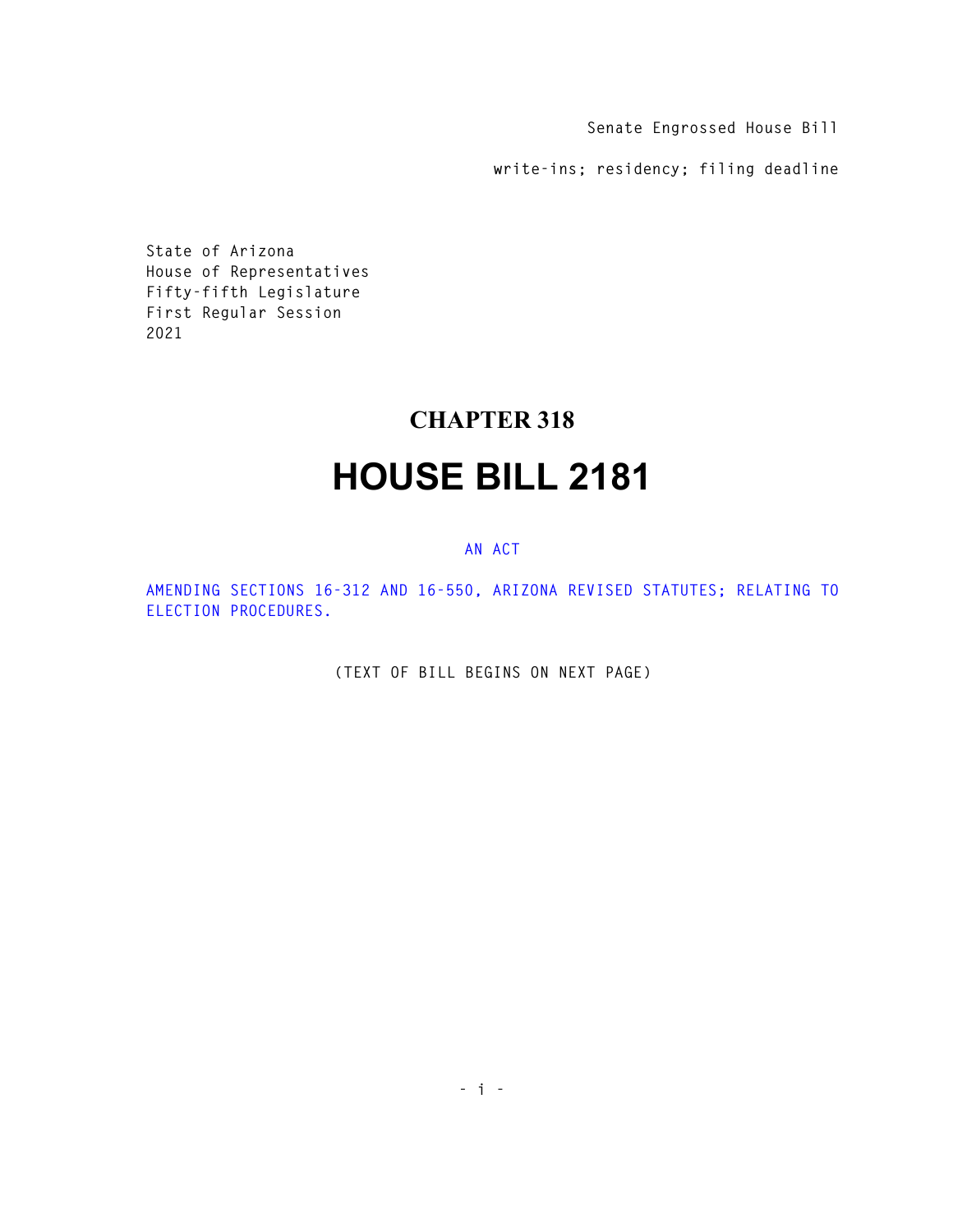**1 Be it enacted by the Legislature of the State of Arizona: 2 Section 1. Section 16-312, Arizona Revised Statutes, is amended to 3 read: 4 16-312. Filing of nomination papers for write-in candidates 5 A. Any person desiring to become a write-in candidate for an 6 elective office in any election shall BE AT THE TIME OF FILING A QUALIFIED 7 ELECTOR OF THE COUNTY OR DISTRICT THE PERSON PROPOSES TO REPRESENT AND 8 SHALL HAVE BEEN A RESIDENT OF THAT COUNTY OR DISTRICT FOR ONE HUNDRED 9 TWENTY DAYS BEFORE THE DATE OF THE ELECTION, EXCEPT THAT FOR A CITY OR 10 TOWN OFFICE, SECTION 9-232 APPLIES WITH RESPECT TO RESIDENCY FOR THE 11 CANDIDATE. THE PERSON SHALL file a nomination paper, signed by the 12 candidate, giving the person's actual residence address or description of 13 place of residence and post office address, age, length of residence in 14 the state and date of birth. 15 B. A write-in candidate shall file the nomination paper not later 16 than 5:00 p.m. on the fortieth day before the election, except that: 17 1. A candidate running as a write-in candidate as provided in 18 section 16-343, subsection D shall file the nomination paper not later 19 than 5:00 p.m. on the fifth day before the election. 20 2. A candidate running as a write-in candidate for an election that 21 may be canceled pursuant to section 16-410 shall file the nomination paper 22 not later than 5:00 p.m. on the seventy-sixth day before the election. 23 C. The write-in filing procedure shall be in the same manner as 24 prescribed in section 16-311. Any person who does not file a timely 25 nomination paper shall not be counted in the tally of ballots. The filing 26 officer shall not accept the nomination paper of a candidate for state or 27 local office unless the candidate provides or has provided the financial 28 disclosure statement as prescribed for candidates for that office. 29 D. Except in cases where the liability is being appealed, the 30 filing officer shall not accept the nomination paper of a write-in 31 candidate for state or local office if the person is liable for an 32 aggregation of one thousand dollars \$1,000 or more in fines, penalties, 33 late fees or administrative or civil judgments, including any interest or 34 costs, in any combination, that have not been fully satisfied at the time 35 of the attempted filing of the nomination paper and the liability arose 36 from failure to comply with or enforcement of chapter 6 of this title. 37 E. The secretary of state shall notify the various boards of 38 supervisors as to write-in candidates filing with the secretary of state's 39 office. The county school superintendent shall notify the appropriate 40 board of supervisors as to write-in candidates filing with the 41 superintendent's office. The board of supervisors shall notify the 42 appropriate election board inspector of all candidates who have properly 43 filed such statements. In the case of a city or town election, the city 44 or town clerk shall notify the appropriate election board inspector of 45 candidates properly filed. No other write-ins shall be counted. The**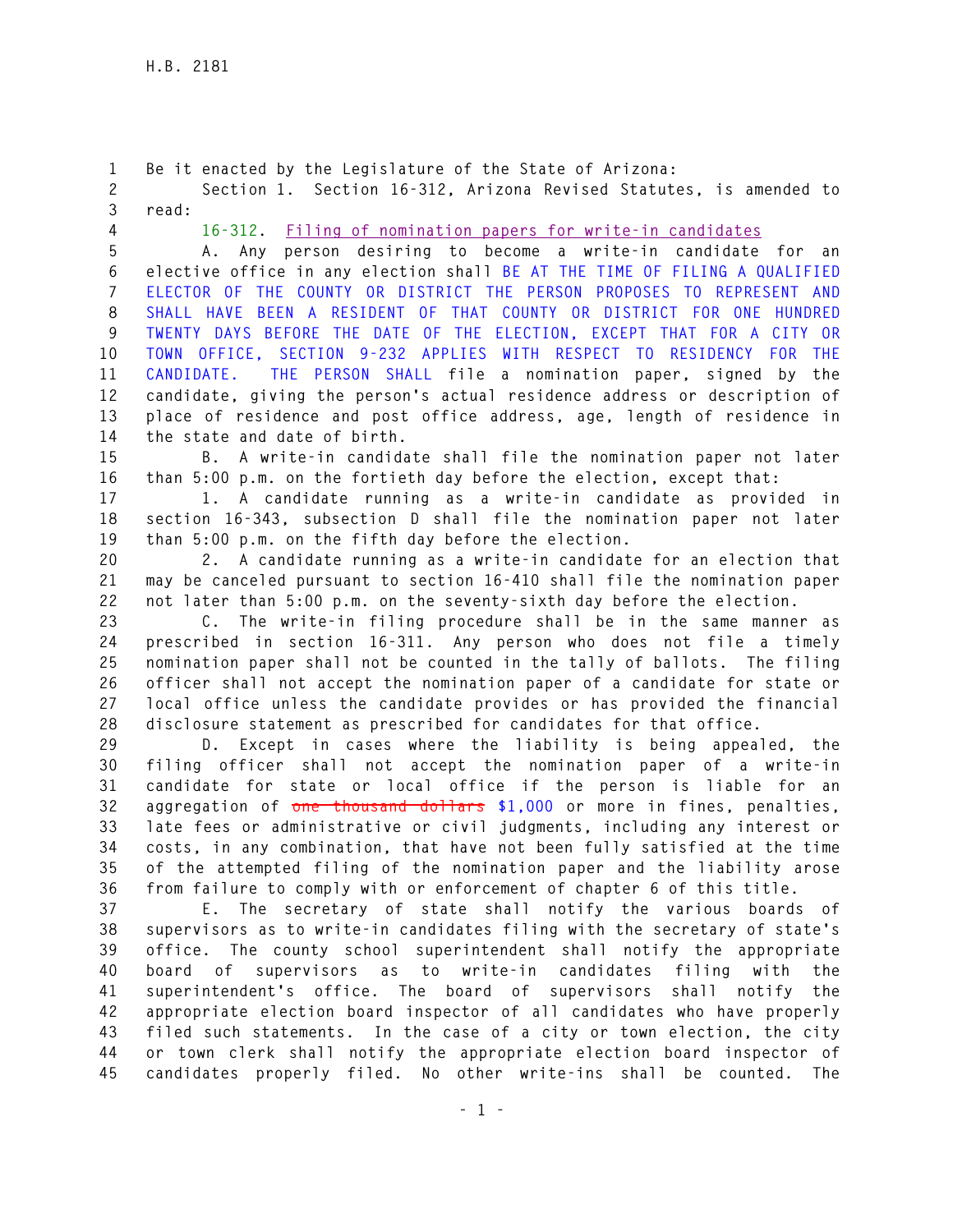**1 election board inspector shall post the notice of official write-in 2 candidates in a conspicuous location within the polling place.** 

**3 F. Except as provided in section 16-343, subsection E, a candidate 4 may not file pursuant to this section if any of the following applies:** 

**5 1. For a candidate in the general election, the candidate ran in 6 the immediately preceding primary election and failed to be nominated to 7 the office sought in the current election.** 

**8 2. For a candidate in the general election, the candidate filed a 9 nomination petition for the immediately preceding primary election for the 10 office sought and failed to provide a sufficient number of valid petition 11 signatures as prescribed by section 16-322.** 

**12 3. For a candidate in the primary election, the candidate filed a 13 nomination petition for the current primary election for the office sought 14 and failed to provide a sufficient number of valid petition signatures as 15 prescribed by section 16-322, withdrew from the primary election after a 16 challenge was filed or was removed from or otherwise determined by court 17 order to be ineligible for the primary election ballot.** 

**18 4. For a candidate in the general election, the candidate filed a 19 nomination petition for nomination other than by primary for the office 20 sought and failed to provide a sufficient number of valid petition 21 signatures as prescribed by section 16-341.** 

**22 G. A person who files a nomination paper pursuant to this section 23 for the office of president of the United States shall designate in 24 writing to the secretary of state at the time of filing the name of the 25 candidate's vice-presidential running mate, the names of presidential 26 electors who will represent that candidate and a statement signed by the 27 vice-presidential running mate and designated presidential electors that 28 indicates their consent to be designated. A nomination paper for each 29 presidential elector designated shall be filed with the candidate's 30 nomination paper. The number of presidential electors shall equal the 31 number of United States senators and representatives in Congress from this 32 state.** 

**33 Sec. 2. Section 16-550, Arizona Revised Statutes, is amended to 34 read:** 

**35 16-550. Receipt of voter's ballot; cure period**

**36 A. On receipt of the envelope containing the early ballot and the 37 ballot affidavit, the county recorder or other officer in charge of 38 elections shall compare the signatures thereon with the signature of the 39 elector on the elector's registration record. If the signature is 40 inconsistent with the elector's signature on the elector's registration 41 record, the county recorder or other officer in charge of elections shall 42 make reasonable efforts to contact the voter, advise the voter of the 43 inconsistent signature and allow the voter to correct or the county to 44 confirm the inconsistent signature. The county recorder or other officer 45 in charge of elections shall allow signatures to be corrected not later**